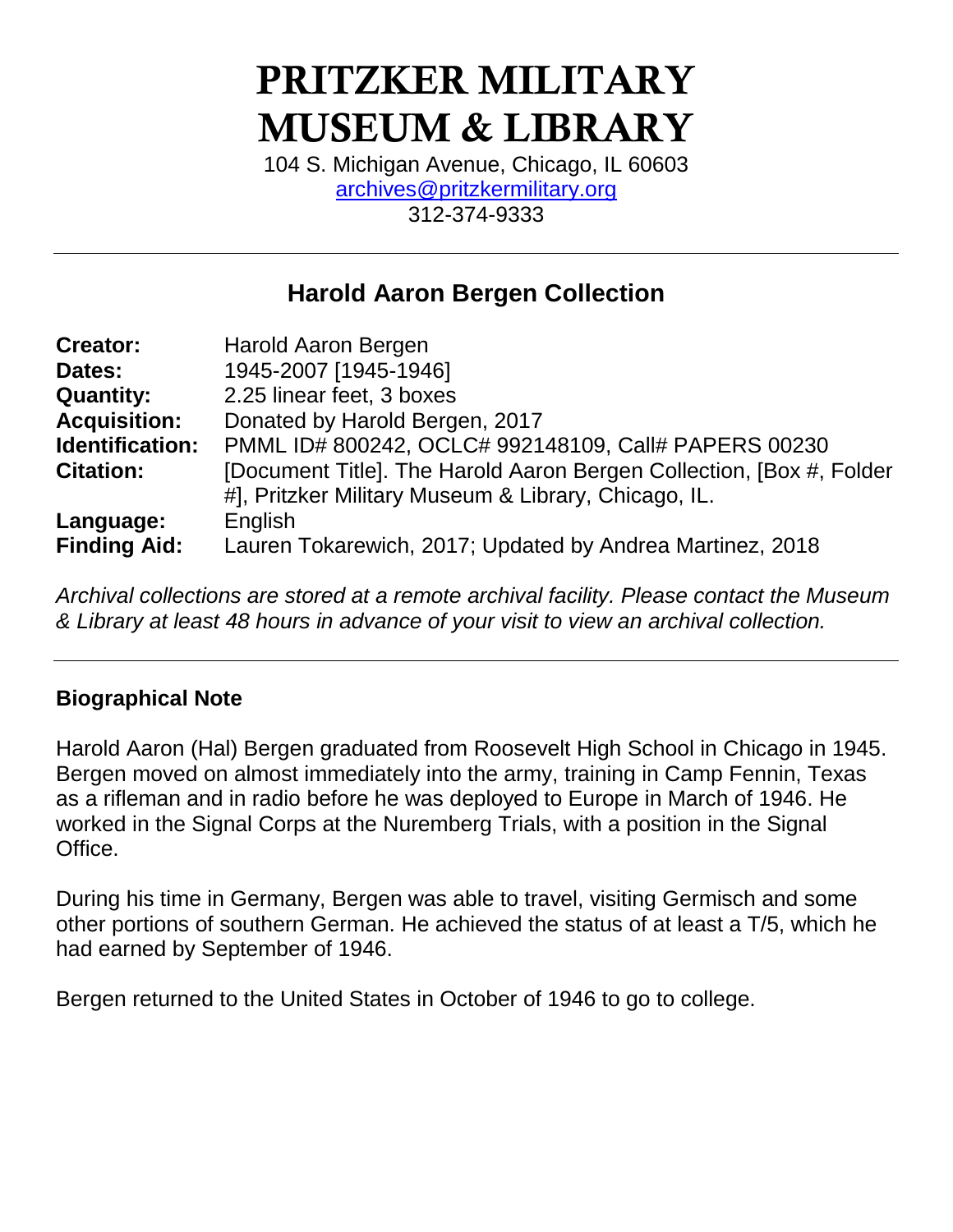### **Scope and Content of the Collection**

The Harold Aaron Bergen Collection includes scrapbooks, correspondence, documents and a published work relating to Bergen's career in the army while stationed at the Nuremberg Trials in the Signal Office.

# **Arrangement**

The collection arrived in an order determined by Bergen, who created the scrapbooks. Original order has been maintained among the scrapbooks, as well as chronologically regarding correspondence. All other records were arranged by PMML staff. The collection consists of three series:

#### **Series One: Scrapbooks**

Scrapbooks containing photos and memorabilia from Bergen's time in the United States Army, largely made up of his time serving in Germany at the Nuremberg Trials, and the traveling he did around Germany when not involved in the trials.

#### **Series Two: Bergen's Life**

Correspondence, documents, published work and ephemera related to Bergen's time in the military, largely composed of correspondence sent from him to his family during the Nuremberg Trials. This series also contains a recording of Bergen's memory of the trials.

#### **Series Three: Loose Photographs**

Photographs that fell loose from the black "Photographs" scrapbook, mostly depicting the railroad and the American Red Cross Club.

# **Rights**

Copyrights held by Harold Bergen were transferred to the Pritzker Military Museum & Library. All other rights are held by the author or publisher. Users assume responsibility for following copyright laws as established by US Code Title 17.

# **Key Subjects**

This collection is indexed under the following headings in the Library's online catalog. Researchers interested in materials about related topics, persons, or places should search the catalog using these subject headings.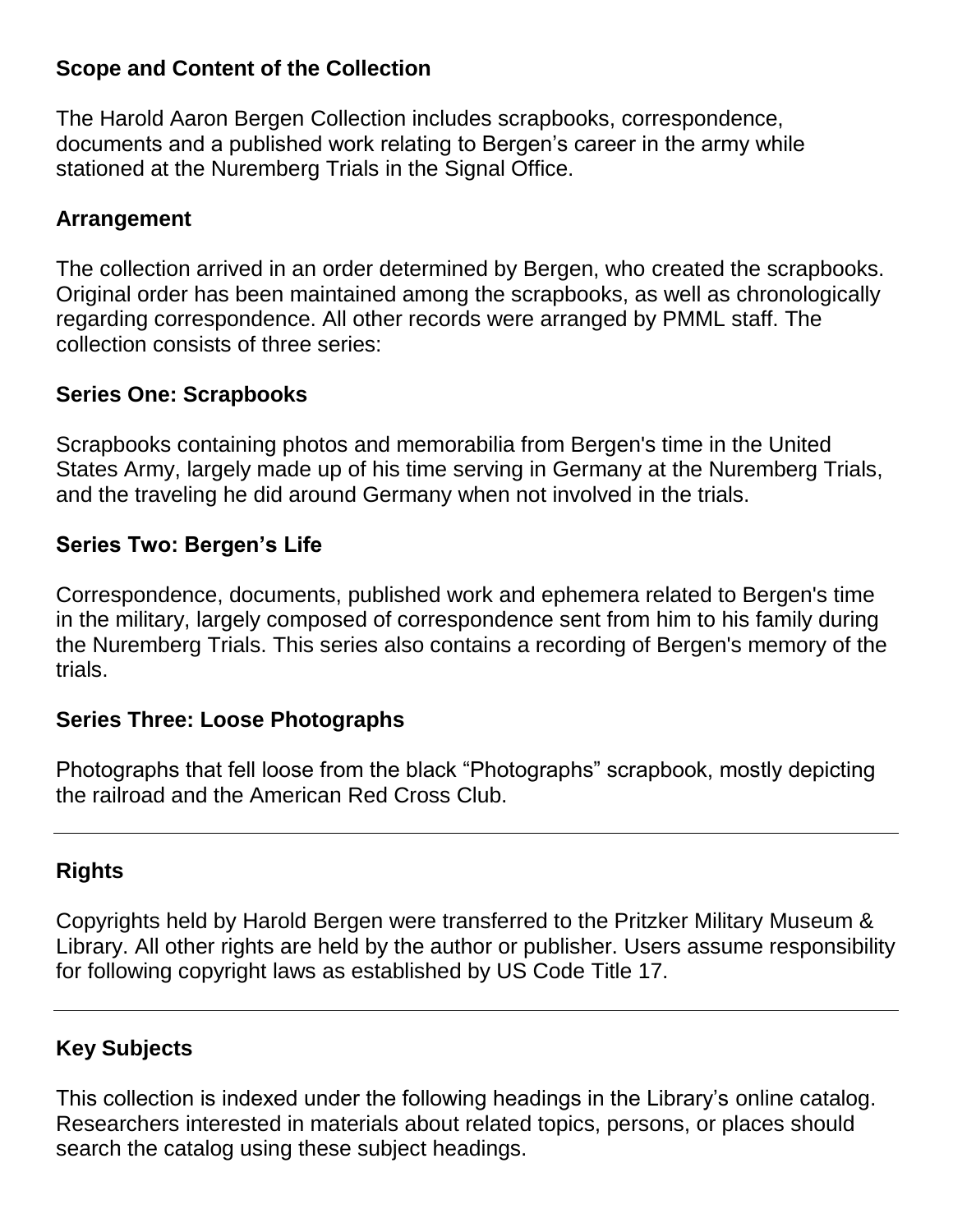# **Subjects**

Germany -- Nuremberg. Germany, Southern. International Military Tribunal Nuremberg Trial of Major German War Criminals, Nuremberg, Germany, 1945-1946 United States. -- Army. -- Signal Corps. War crime trials -- Germany -- Nuremberg.

# **Container List**

|   | <b>Box Folder</b> | Item ID# | <b>Title</b>                                                                                          | <b>Dates</b>  |
|---|-------------------|----------|-------------------------------------------------------------------------------------------------------|---------------|
| 1 |                   |          | <b>Series 1: Scrapbooks</b>                                                                           |               |
|   |                   | 80024201 | <b>Black "Photographs" Scrapbook</b>                                                                  | 1946, n.d     |
|   |                   |          | <b>Inside Cover - Restricted Orders</b>                                                               | 4-Apr-46      |
|   |                   |          | Page 2 - Official Army Patches and<br>Passes for the Palace of Justice                                | n.d, 6-Apr-46 |
|   |                   |          | Page 3 - Tickets for Main Court, Press<br>Section and Visitors' Gallery of<br><b>Nuremberg Trials</b> | n.d           |
|   |                   |          | Page 4 - Photo of the Palace of Justice                                                               | n.d           |
|   |                   |          | Page 5 - Photo of the Courthouse                                                                      | n.d           |
|   |                   |          | Page 6 - Photo of the Courtroom                                                                       | n.d           |
|   |                   |          | Page 7 - Photo of Members of the<br><b>Tribunal</b>                                                   | n.d           |
|   |                   |          | Page 8 - Photo of the U.S.A.<br><b>Prosecution Staff</b>                                              | n.d           |
|   |                   |          | Page 9 - Photo of "The Boys" (Soldiers<br><b>Standing at Attention)</b>                               | n.d           |
|   |                   |          | Page 10 - Official Photo of the<br><b>Nuremberg Trials</b>                                            | n.d           |
|   |                   |          | Page 11 - Photo of the Defendants and<br>Counsel                                                      | n.d           |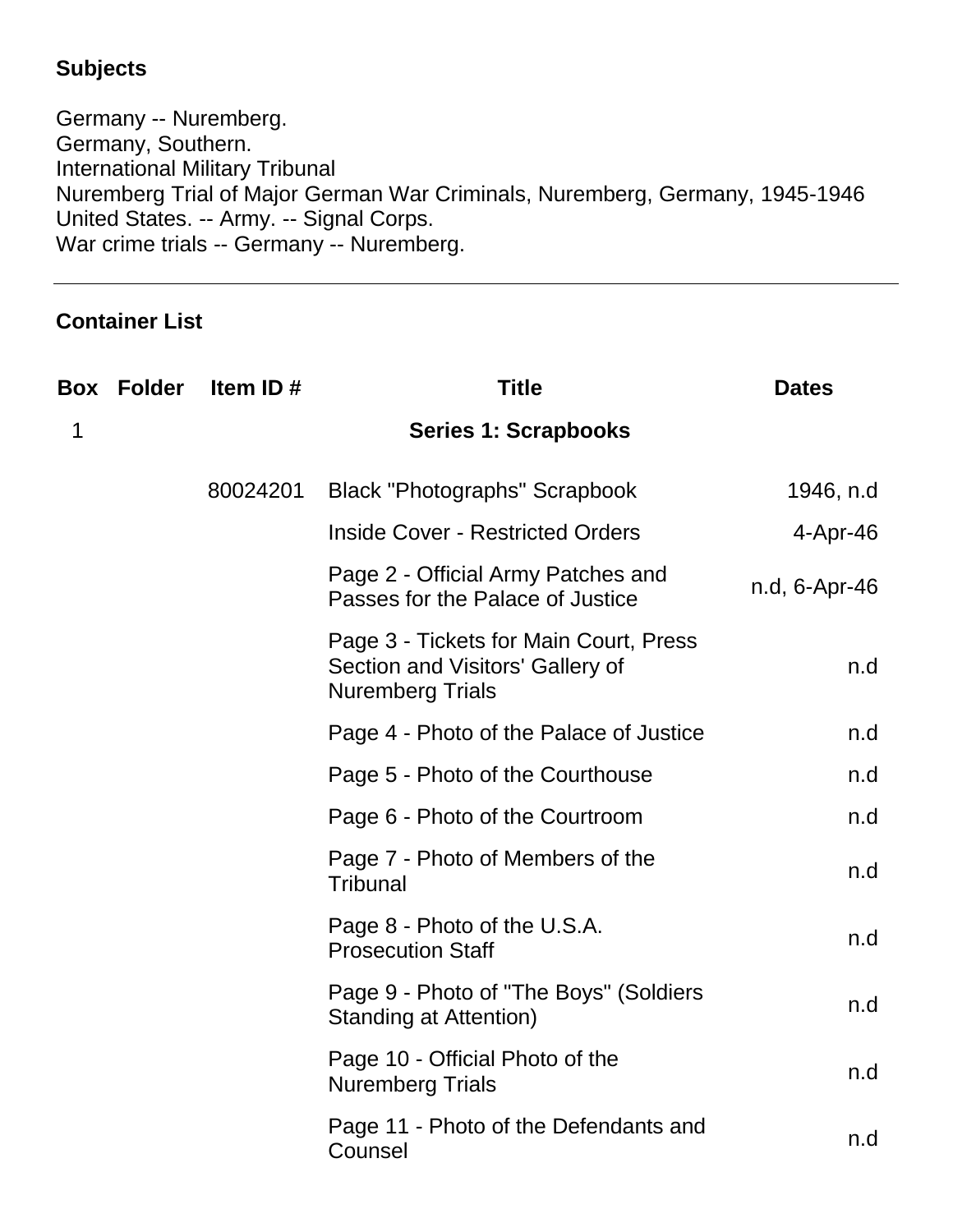| Page 12 - Close Up Photo of the<br>Defendants                         | n.d |
|-----------------------------------------------------------------------|-----|
| Page 13 - Photo of the Dock                                           | n.d |
| Page 14 - Photo in the Crowd of the<br>Trial                          | n.d |
| Page 15 - Photo of the Nazi<br>Defendants                             | n.d |
| Page 16 - Photo of Soyss-Inguart, Jodl<br>and Rosenberg               | n.d |
| Page 17 - Photo of a Witness                                          | n.d |
| Page 18 - Close Up Photos of Court<br>Interpreters                    | n.d |
| Page 19 - Photo of Interpreters                                       | n.d |
| Page 20 - Photo of the Defense<br>Counsel                             | n.d |
| Page 21 - Photo of the Sound-<br><b>Recording Crew</b>                | n.d |
| Page 22 - Photo of Soldiers Recording<br>the Trials                   | n.d |
| Page 23 - Zoomed Out Photo of<br><b>Soldiers Recording the Trials</b> | n.d |
| Page 24 - Close Up Photo of Soldiers<br><b>Recording the Trials</b>   | n.d |
| Page 25 - Photo of the IBM Room                                       | n.d |
| Page 26 - Photo of a Nuremberg Prison<br>Cell                         | n.d |
| Page 27 - Photo of the Prison<br><b>Conference Room</b>               | n.d |
| Page 28 - Photo of Men Sitting at a<br><b>Table and Eating</b>        | n.d |
| Page 29 - Photo of the Nazi<br><b>Defendants on Trial</b>             | n.d |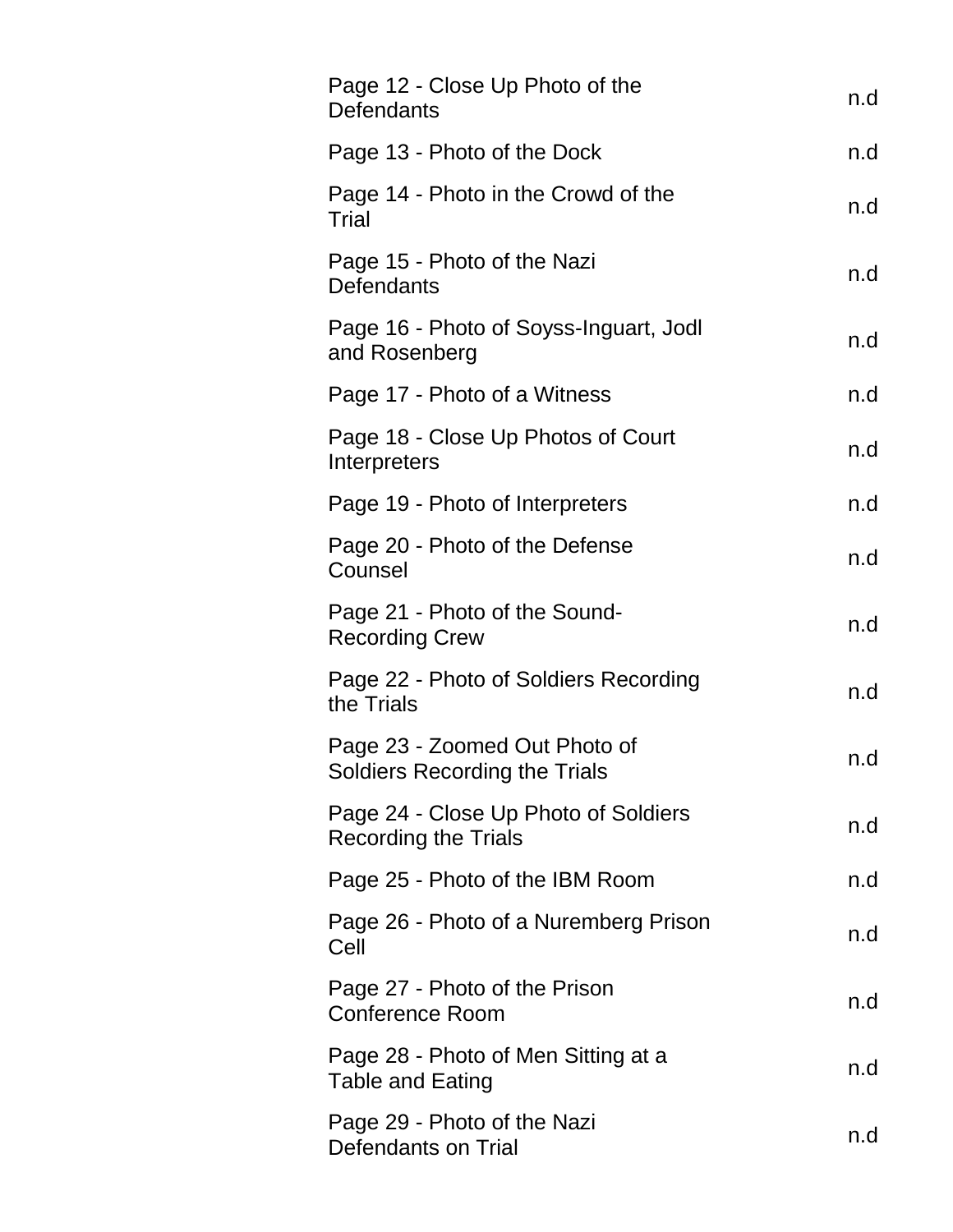| Page 30 - Photo of the Dock from<br>Above                                                                 | n.d                            |
|-----------------------------------------------------------------------------------------------------------|--------------------------------|
| Page 31 - Photo of Half of the Nazi<br>Defendants on the Left                                             | n.d                            |
| Page 32 - Photo of Half of the Nazi<br>Defendants on the Right                                            | n.d                            |
| Page 33 - Photo of a Side View of a<br>Soldier and a Defendant                                            | n.d                            |
| Page 34 - Photos of Sound Recording,<br>the Main Gate of the Palace of Justice<br>and the Judges' Chamber | n.d                            |
| Page 35 - Photos of the Signal Section<br>and the Men Who Ran It                                          | n.d                            |
| Page 36 - Photos of the Prison and the<br>Courtyard                                                       | n.d                            |
| Page 37 - Photos of the Palace Area<br>and the IBM Room                                                   | n.d                            |
| Page 38 - Photos of I.M.T. Vehicles                                                                       | n.d                            |
| Page 39 - Photos of Men on Guard                                                                          | n.d                            |
| Page 40 - Photos of Judgement Day<br><b>Scenes</b>                                                        | n.d                            |
| Page 41 - Photos of Men and Women<br>at Work at the Trials                                                | n.d                            |
| Page 42 - Photos of Soldiers Working<br>the Signal Room                                                   | n.d                            |
| Page 43 - Photos of Recording<br><b>Equipment and Soldiers Working the</b><br><b>Signal Room</b>          | n.d                            |
| Page 44 - Photos of Soldiers Working<br>the Signal Room                                                   | n.d                            |
| Page 45 - Special Privilege Pass.<br>Paladium Club Membership Card and<br><b>Permanent Pass</b>           | 19-Aug-46, 11-<br>Oct-46, 1946 |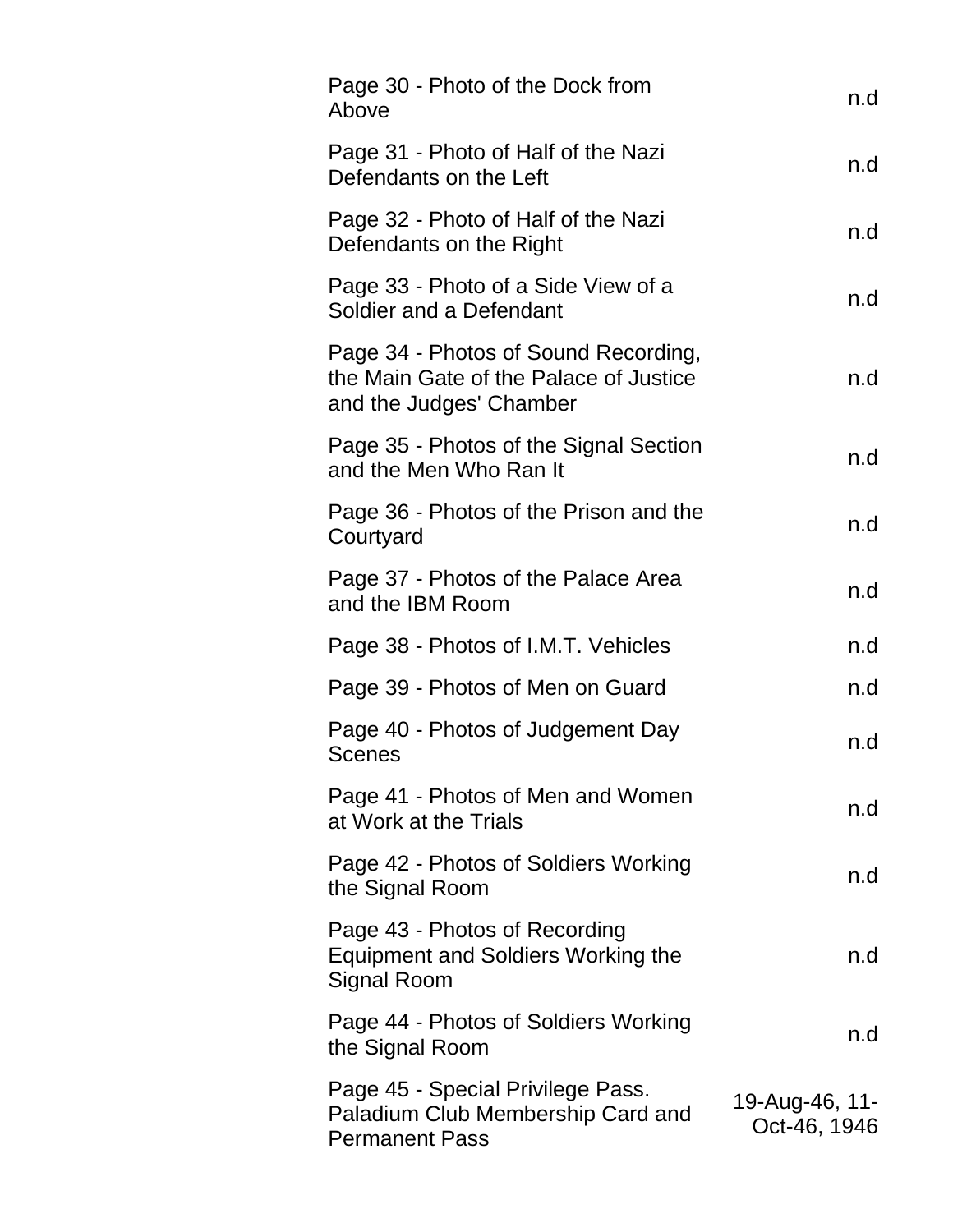| Page 46 - Photos of Bergen's Home in<br>Nurnberg                    | n.d |
|---------------------------------------------------------------------|-----|
| Page 47 - Photos of Soldiers with the<br>Dog Poncho                 | n.d |
| Page 48 - Photos Around Bergen's<br>Home                            | n.d |
| Page 49 - Photos Around Nurnberg                                    | n.d |
| Page 50 - Photos Around Town in<br>Nurnberg                         | n.d |
| Page 51 - Photos of Scenery Around<br>Nurnberg, and a Woman, Helene | n.d |
| Page 52 - Photos of the Furth Airfield<br>and Der Alte Stadt        | n.d |
| Page 53 - Photos of Furth Airfield and<br>Soldiers' Field           | n.d |
| Page 54 - Photos of Soldiers at a<br><b>Football Game</b>           | n.d |
| Page 55 - Photos of the Nurnberg Red<br><b>Cross Club</b>           | n.d |
| Page 56 - Photos of the Nurnberg Red<br><b>Cross Club</b>           | n.d |
| Page 57 - Photos of a Carnival in<br>Nurnberg                       | n.d |
| Page 58 - Photos Around Town in<br>Nurnberg                         | n.d |
| Page 59 - Photos of Buildings in<br>Nurnberg                        | n.d |
| Page 60 - Photos of Buildings in<br>Nurnberg                        | n.d |
| Page 61 - Photos of Destroyed<br><b>Buildings and Debris</b>        | n.d |
| Page 62 - Photos of Countryside and<br><b>Gothic Buildings</b>      | n.d |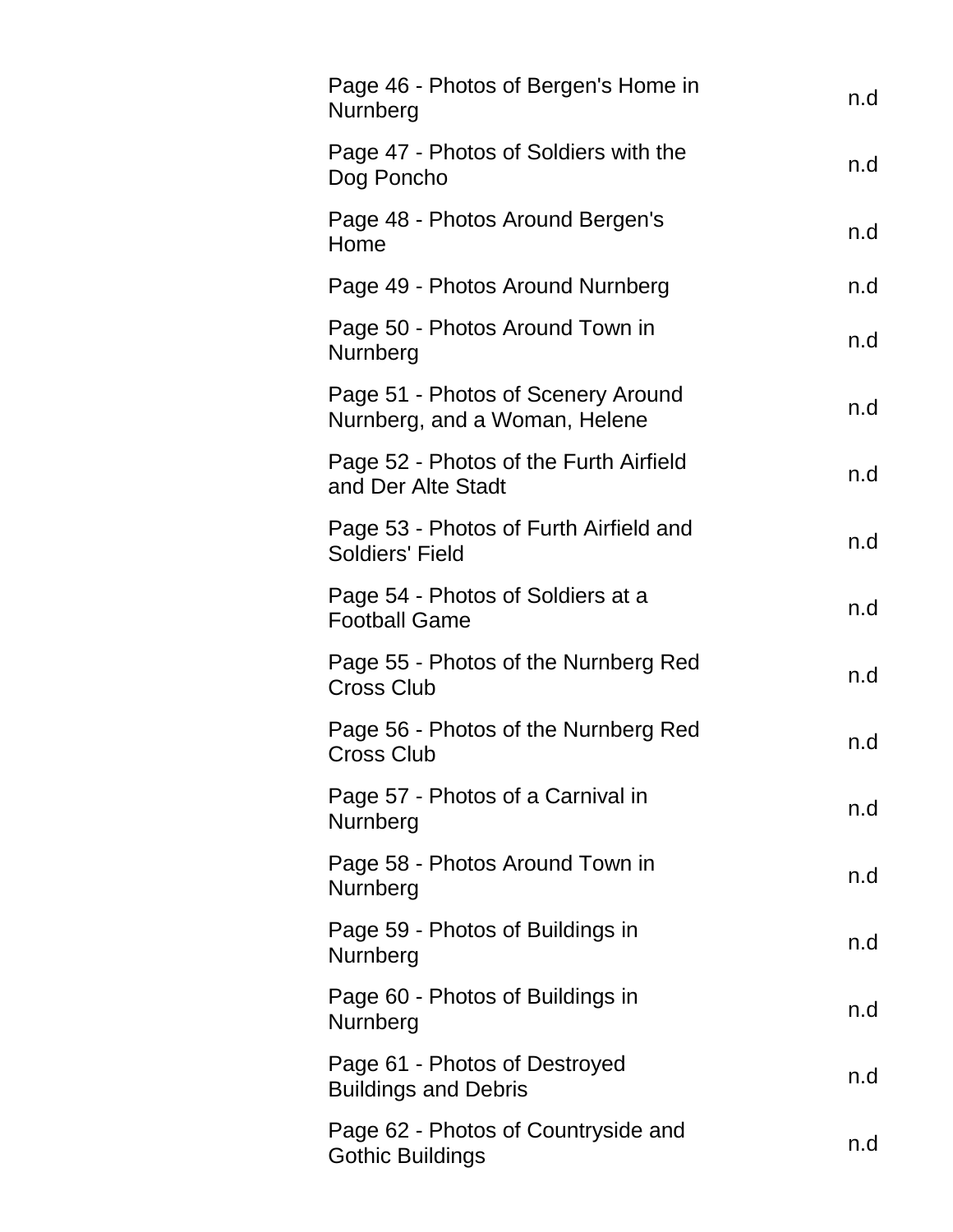| Page 63 - Photos of the Streets in<br>Germany                                                             | n.d         |
|-----------------------------------------------------------------------------------------------------------|-------------|
| Page 64 - Photos of the Streets in<br>Germany                                                             | n.d         |
| Page 65 - Photos of Destroyed<br><b>Buildings in Germany</b>                                              | n.d         |
| Page 66 - Photos of the Streets of<br>Germany                                                             | n.d         |
| Page 67 - Photos of Animals in the<br>Tiergarten                                                          | n.d         |
| Page 68 - Photos of Animals in the<br>Tiergarten                                                          | n.d         |
| Page 69 - Photos of Soldiers' Visit to<br>the Tiergarten                                                  | n.d         |
| Page 70 - Picturesque Shots of<br>Nurnberg                                                                | n.d         |
| 80024202 Beige "Photographs" Scrapbook                                                                    | 1946, n.d   |
| <b>Article "Goering Proudly Defends His</b><br>Nazi Record"                                               | $1-Apr-46$  |
| Print Photo of the Defendants at<br>Nuremberg                                                             | 29-Dec-46   |
| Photocopied Article "Robert Rosenthal,<br>Leader in Bombing Raids and Lawyer<br>at Nuremberg, Dies at 89" | 29-Apr-2007 |
| Page 1 - "PJ Guard - Number 1<br>Occupation Duty"                                                         | n.d         |
| Page 2 - Allied Occupation Money and<br><b>Old Weimar Inflation Money</b>                                 | n.d         |
| Page 3 - Nazi Patch and German<br>Money                                                                   | n.d         |
| Page 4 - "Changing of the Guard at the<br>Palace of Justice"                                              | 11-May-46   |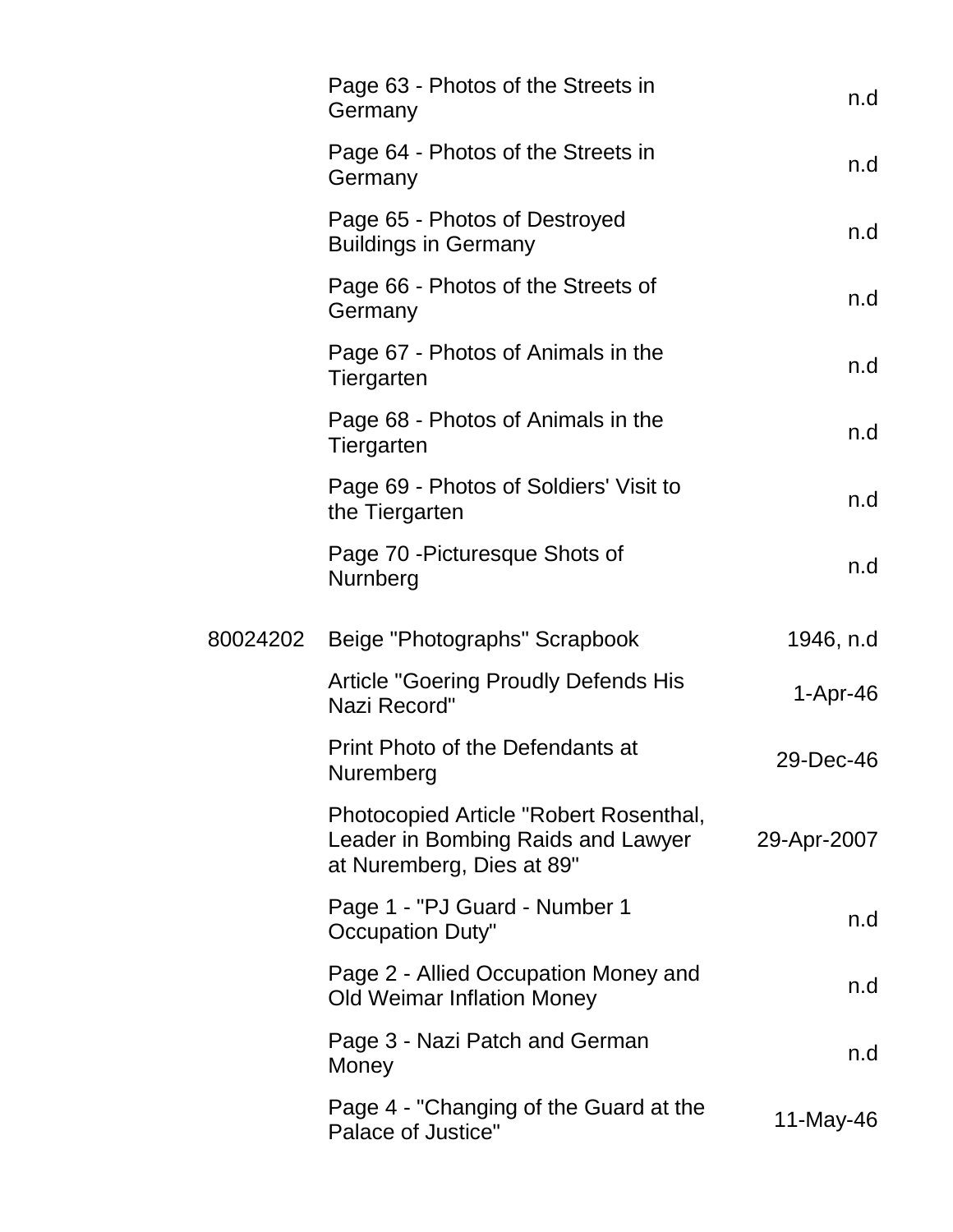| Page 5 - International Military Tribunal,<br><b>Nuremberg Germany Pamphlet</b>                                                                                                                                      | 1945-1946 |
|---------------------------------------------------------------------------------------------------------------------------------------------------------------------------------------------------------------------|-----------|
| Page 6 - Schematic Diagram of<br><b>Courtroom Sound Amplifying System</b>                                                                                                                                           | n.d       |
| Page 7 - "Goering, Minus His Medals,<br>Awaits IMT Verdict," The Stars and<br><b>Stripes</b>                                                                                                                        | n.d       |
| Page 8 - "Rudolf Hess, Self-Appointed<br>Diplomat, Faces His Future With Legal<br>Lethargy," The Stars and Stripes                                                                                                  | n.d       |
| Page 9 - "Von Ribbentrop, Salesman of<br>Nazism, Tries to Sell Own Innocence to<br>Tribunal," The Stars and Stripes                                                                                                 | n.d       |
| Page 10 - "Keitel, Advocate of Strategic<br>Murder, Offers Apology as 'Honorable<br>Soldier," and "The Scene:<br>MauthausenAushwitz; The Actor:<br>Kaltenbrunner; the Critic: IMT," The<br><b>Stars and Stripes</b> | n.d       |
| Page 11 - "Rosenberg Spouts Nazism,<br>Rationalizes War, Loot, Slaves," and<br>"Hans Frank Wrote a Diary of 'His'<br>Poland; 8 Justices May Enter the Last<br>Sentence," The Stars and Stripes                      | n.d       |
| Page 12 - "IMT Rendevous: Frick<br>Faces Acquaintance," and "Striecher,<br>Ex-Publisher of Jew-Baiting Der<br>Sturmer, Pleads 'Unimportance' in Nazi<br>Anti-Semitic Campaign," The Stars and<br><b>Stripes</b>     | n.d       |
| Page 13 - "'Nobody Deposits Gold<br>Teeth in a Bank,' But Walther Funk's<br>Bank Was Unusual," and "Hjalmar<br>Schacht Pulled the Purse Strings of<br>Nazi Finance," The Stars and Stripes                          | n.d       |
|                                                                                                                                                                                                                     |           |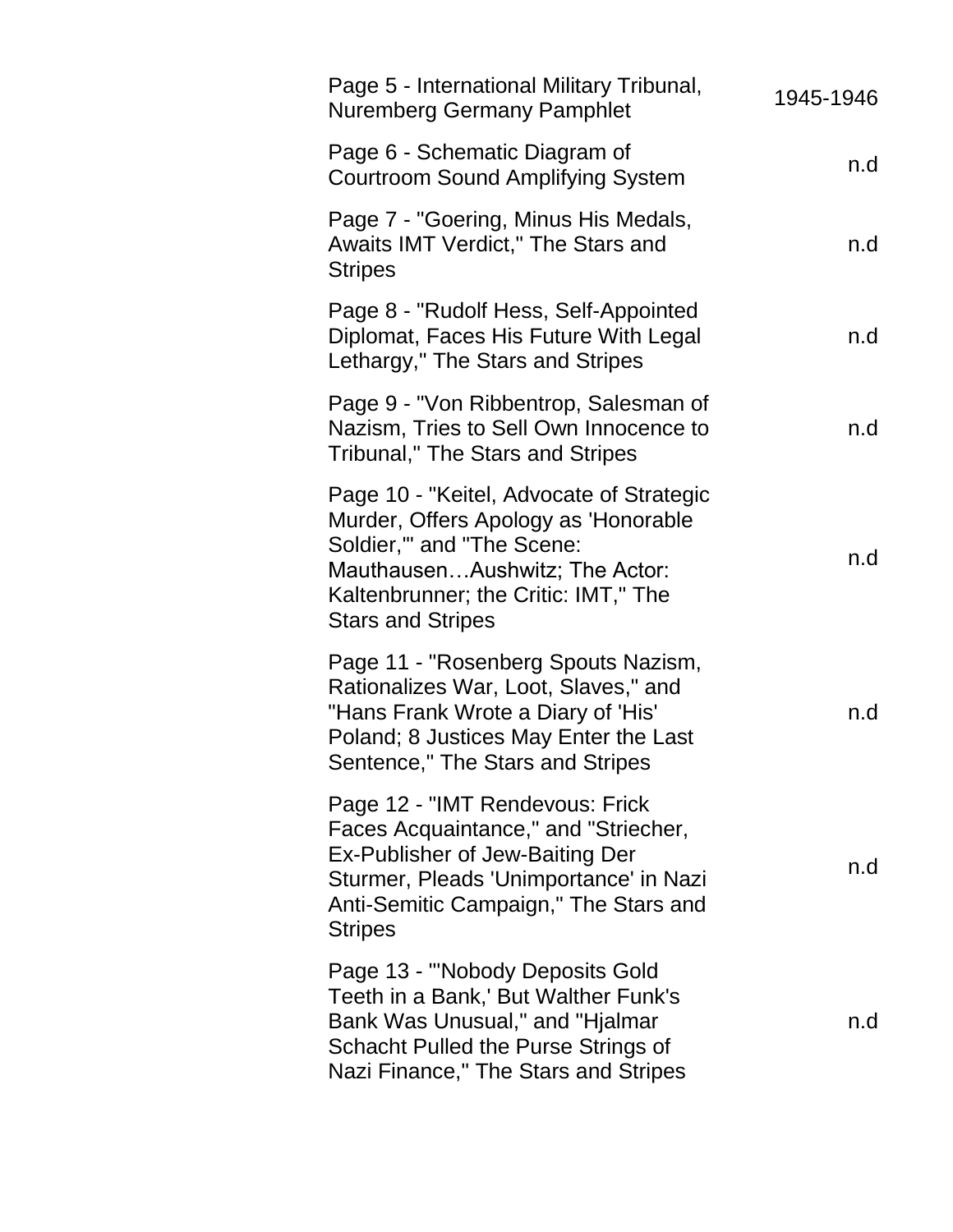| Page 14 - "Tapping Fingers of Karl<br>Doenitz Clench At Charge of Building<br>Up 'Phantom' Fleet," and "Raeder<br><b>Flounders in Waves of Evidence As</b><br><b>IMT Weighs His Treaty 'Navigation,'"</b><br>The Stars and Stripes | n.d            |
|------------------------------------------------------------------------------------------------------------------------------------------------------------------------------------------------------------------------------------|----------------|
| Page 15 - "Schirach, Educator for<br>Death, Rewrites His Lectures," and<br>"Sauckel 'Drafted' Labor; Now He<br>Drafts Excuses," The Stars and Stripes                                                                              | n.d            |
| Page 16 - "Jodl, Connoisseur of Victory<br>and Defeat, Seeks One More Win in<br>Legal Contest," and "Papen Won at<br>Vienna, Lost at Ankara; Fate of His<br>Nurnberg Mission Unknown," The Stars<br>and Stripes                    | n.d            |
| Page 17 - "Modern Illiad - Seyss-<br>Inquart Called 'Trojan Horse," and "IMT<br><b>Studies Architect Speer's Blueprints Of</b><br>Nazi Memorial Built in Rubble, Sweat,"<br>The Stars and Stripes                                  | n.d            |
| Page 18 - "Sept. 23 Well Tell If Neurath<br>'Walks Out' Again, as in '33," and "The<br>Voice Is "Hans Fritzsche Speaking' But<br>Goebbels' Echo Fills the Courtroom,"<br>The Stars and Stripes                                     | n.d            |
| Page 19 - "Nazis Ask Exoneration of<br>Germany," The Stars and Stripes                                                                                                                                                             | 31-Aug-46      |
| Page 20 - "Army in Feb. Nipped Nazi<br>Plot To Sabotage War Crimes Trial,"<br>and "Only 12 Nurnberg Defendants<br>Believe They Will Hang; 3 Expect to<br>Escape," The Stars and Stripes                                            | n.d            |
| Page 21 - "Speaking of PicturesGI's<br><b>Blowzy Frauleins Hurt Germans'</b><br>Feelings"                                                                                                                                          | 24-Jun-46      |
| Page 22 - "Speaking of Pictures" Cont.<br>and Circus Franz Althoff Program                                                                                                                                                         | 24-Jun-46, n.d |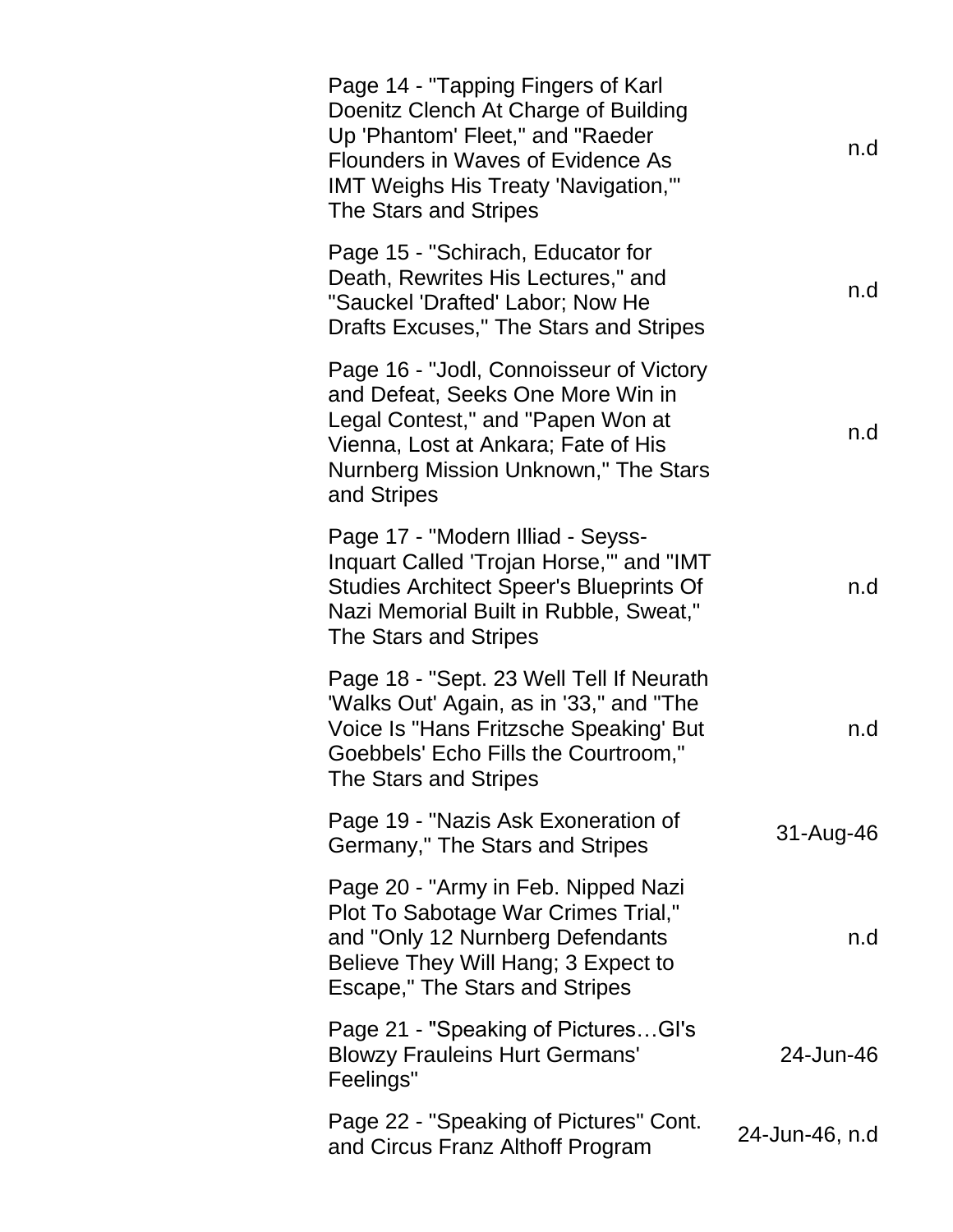|          | Printed Photo of Goering Trying to<br>Deliver a Speech at Nuremberg Trials                   | n.d |
|----------|----------------------------------------------------------------------------------------------|-----|
|          | "Civilization Tries 20 Top Nazis"                                                            | n.d |
|          | "Report from Nurnberg"                                                                       | n.d |
|          | "IMT to Publish Trial Records in 40-<br><b>Volume Set"</b>                                   | n.d |
|          | Page 24 - "Nazi Leaders Sing Their<br>Swan Song"                                             | n.d |
|          | Page 25 - "Nazi Leaders Sing Their<br>Swan Song" Cont.                                       | n.d |
|          | Page 26 - Bavarian Winter Wonderland<br>Pamphlet and Berchtesgaden<br>Pamphlet               | n.d |
|          | Page 27 - Occupation-United States<br>Forces in European Theater Booklet                     | n.d |
|          | Page 28 - Tours in Austria and Bavaria<br>Third U.S. Army Booklet and<br>Berchtesgaden Guide | n.d |
|          | Page 29 - Here it is, The A Army's Tour<br>for You Pamphlet                                  | n.d |
| 80024203 | <b>Garmilch Partenkirchen Scrapbook</b>                                                      | n.d |
|          | Inside Cover - Meal Pass for the<br><b>Garmisch Recreation Center</b>                        | n.d |
|          | Page 1 - Printed Photo of Garmisch                                                           | n.d |
|          | Page 2 - Printed Photo of Bergfuehling                                                       | n.d |
|          | Page 3 - Printed Photo of Die<br>Waseensteine                                                | n.d |
|          | Page 4 - Printed Photo of An der<br>Loisach                                                  | n.d |
|          | Page 5 - Printed Photo of Garmisch-<br>Pantenkirchen                                         | n.d |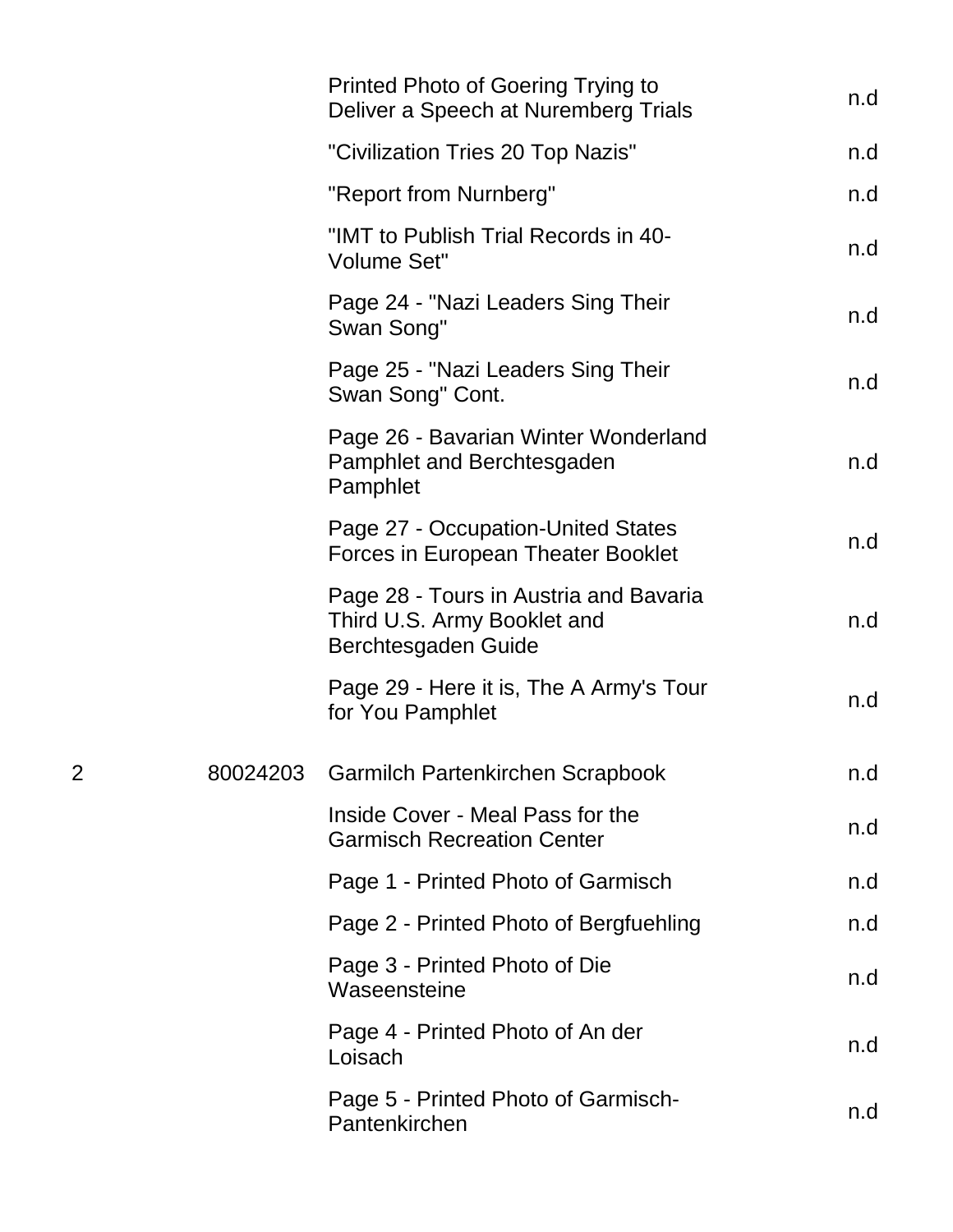| Page 6 - Printed Photo of Garmisch-<br>Pantenkirchen                     | n.d |
|--------------------------------------------------------------------------|-----|
| Page 7 - Printed Photo of Baumbluete                                     | n.d |
| Page 8 - Printed Photo of Der Eibsee                                     | n.d |
| Page 9 - Printed Photo of Garmisch-<br>Panternkirchen                    | n.d |
| Page 10 - Printed Photo of Die<br>Alpspitze                              | n.d |
| Page 11 - Printed Photo of Winter an<br>der Loisach                      | n.d |
| Page 12 - Printed Photo of Wintertag                                     | n.d |
| Page 13 - Printed Photo of Winter in<br>Garmisch                         | n.d |
| Page 14 - Printed Photo of the<br>Alpspitze                              | n.d |
| Page 15 - Printed Photo of a<br><b>Residential Street in Garmisch</b>    | n.d |
| Page 16 - Printed Photo of the View<br><b>Across the Gibsee</b>          | n.d |
| Page 17 - Printed Photo of the Gibsee<br>Hotel                           | n.d |
| Page 18 - Printed Photo of Der<br>Marktplatze                            | n.d |
| Page 19 - Printed Photo of Der<br><b>Bahnhof Platz and Bahnhof Hotel</b> | n.d |
| Page 20 - Printed Photo of Garmisch<br><b>Ski Stadium</b>                | n.d |
| Page 21 - Printed Photo of Casa<br>Carioca                               | n.d |
| Page 22 - Printed Photo of the<br>Alpenhof                               | n.d |
| Page 23 - Printed Photo of Garmischer                                    | n.d |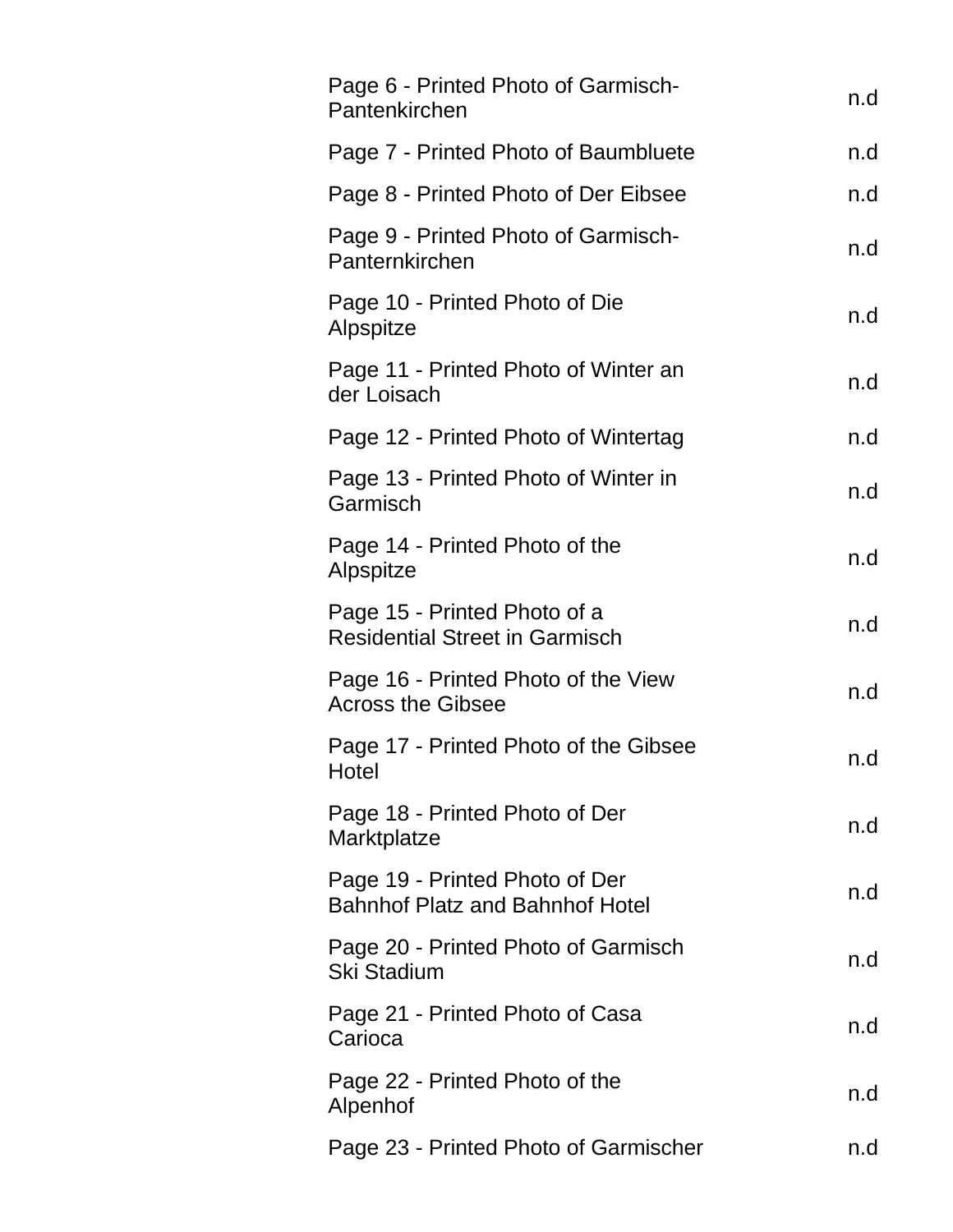| <b>Tennis Bunde</b>                                              |     |
|------------------------------------------------------------------|-----|
| Page 24 - Printed Photo of Bavarian<br><b>Dancers</b>            | n.d |
| Page 25 - Printed Photo of Der<br><b>Bayerische Alpe</b>         | n.d |
| Page 26 - Printed Photo of the Husar                             | n.d |
| Page 27 - Printed Photo of a Bavarian<br>Patriarch               | n.d |
| Page 28 - Printed Photo of the Zugspitz<br><b>Ski Tour</b>       | n.d |
| Page 29 - Printed Photo of the Zugspitz<br>Cable Car             | n.d |
| Page 30 - Printed Photo of the Alpine<br>Church                  | n.d |
| Page 31 - Photos of the Alpenhof and<br><b>Bavarian Dancers</b>  | n.d |
| Page 32 - Photos of Garmisch Views<br>and the Ice Stadium        | n.d |
| Page 33 - Photos of der Bahnhof and<br>Garmisch                  | n.d |
| Page 34 - Photos From Around<br>Garmisch                         | n.d |
| Page 35 - Photos at Der Elbsee                                   | n.d |
| Page 36 - Photos Around and Atop der<br>Wank                     | n.d |
| Page 37 - Photos of the Wank Bahn                                | n.d |
| Page 38 - Photos of a Palace and an<br><b>Alpine Stream</b>      | n.d |
| Page 39 - Photos of Falt-Boating and<br><b>Some Mountains</b>    | n.d |
| Page 40 - Printed Photos of Village at<br>the Foot of a Mountain | n.d |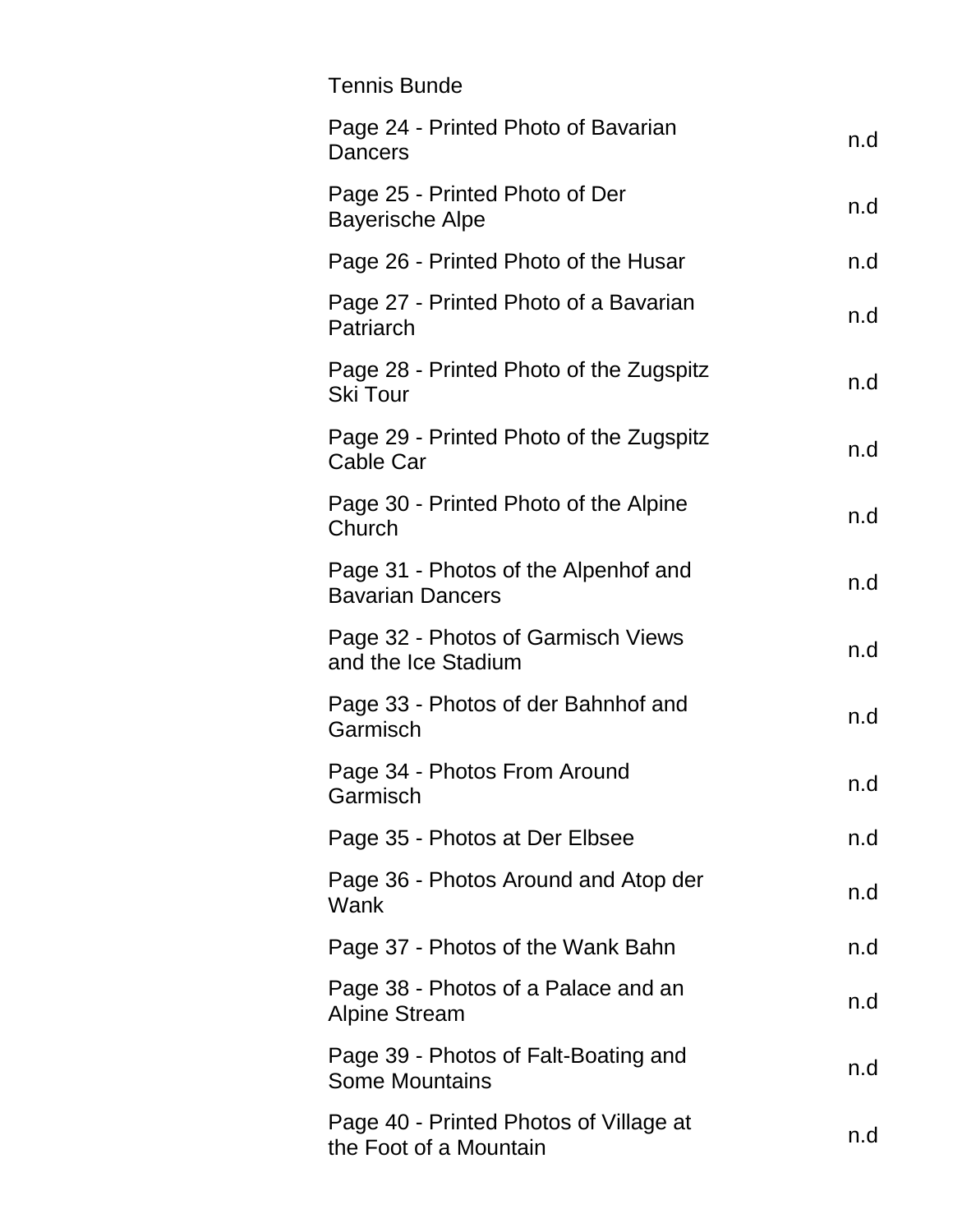|          | Page 41 - Printed Photos of Mountains<br>and a Mountain Stream              | n.d |
|----------|-----------------------------------------------------------------------------|-----|
|          | Page 42 - Photos in a Jeep and on the<br>Road                               | n.d |
|          | Page 43 - Photos of the Autobahn and<br>on the Side of the Road             | n.d |
|          | Page 44 - Photos of Munich and Bridge<br>Remnants                           | n.d |
|          | Page 45 - Photos of Soldiers on the<br>Road                                 | n.d |
|          | Page 46 - Photos of Nurnberg,<br><b>Erlangen and Bamberg</b>                | n.d |
| 80024204 | Berchtesgaden, July 1946 Scrapbook                                          | n.d |
|          | Page 1 - Photos of Mountain Views and<br>Soldiers in the Streets of Germany | n.d |
|          | Page 2 - Photos of Soldiers in the<br><b>Streets of Germany</b>             | n.d |
|          | Page 3 - Photos of German Buildings<br>and Soldiers in the Streets          | n.d |
|          | Page 4 - Photos of Hitler's House and<br>the Streets of Germany             | n.d |
|          | Page 5 - Photos of German Citizens on<br>the Streets and Buildings          | n.d |
|          | Page 6 - Photos of the German<br>Countryside                                | n.d |
|          | Page 7 - Printed Photos of German<br><b>Architecture and Scenery</b>        | n.d |
|          | Page 8 - Printed Photos of German<br><b>Mountains</b>                       | n.d |
|          | Page 9 - Photos Visiting the Saltmines<br>in Germany                        | n.d |
|          | Page 10 - Photos Visiting the Saltmines                                     | n.d |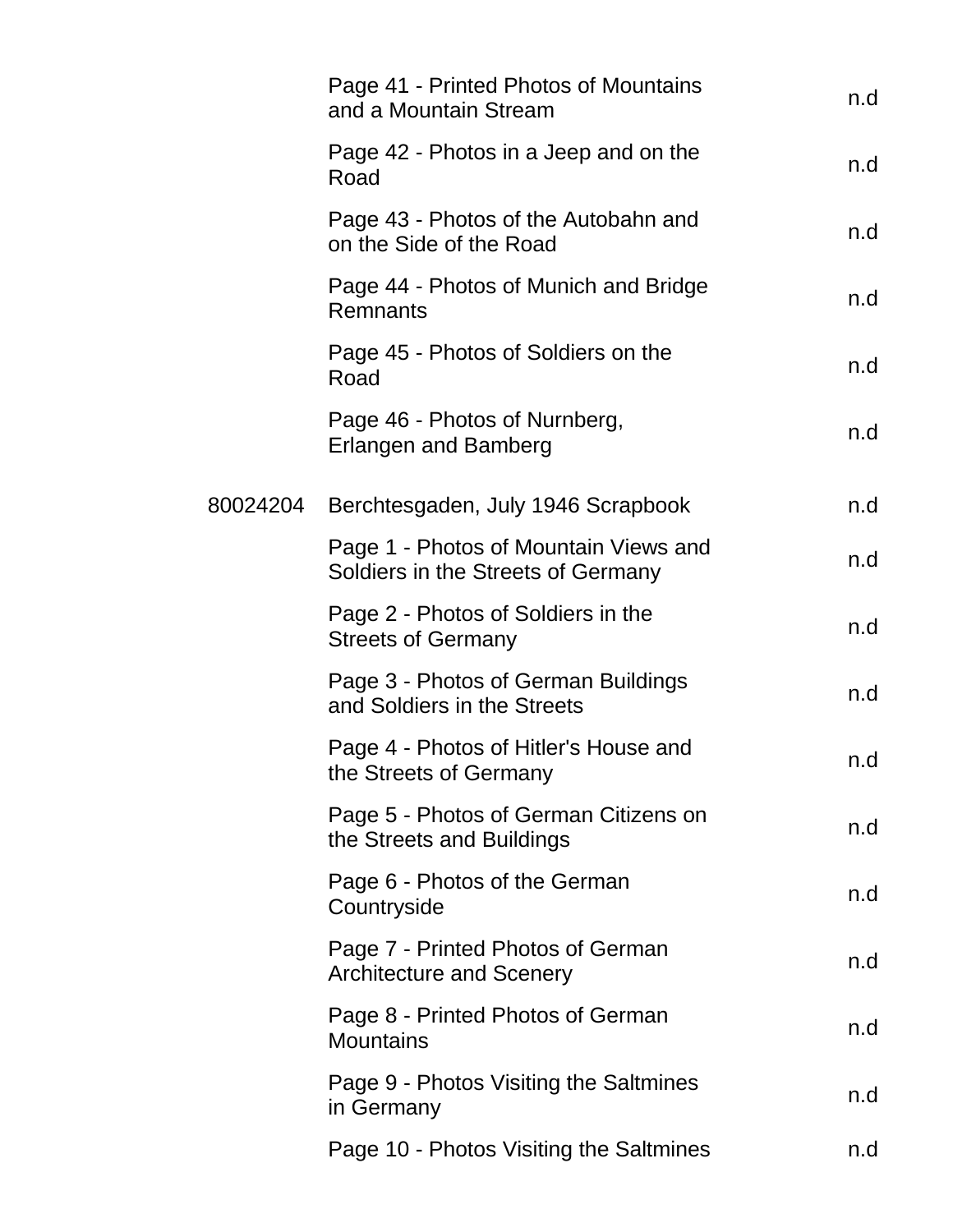| in Germany                                                                           |     |
|--------------------------------------------------------------------------------------|-----|
| Page 11 - Photos of Soldiers in Front of<br>Signs on the Road                        | n.d |
| Page 12 - Photos of Soldiers on the<br><b>River in Germany</b>                       | n.d |
| Page 13 - Photos of Mountains in<br>Germany                                          | n.d |
| Page 14 - Photos of Mountains and<br>Buildings on a River in Germany                 | n.d |
| Page 15 - Photos of Soldiers Standing<br>in Front of the Ruins of Buildings          | n.d |
| Page 16 - Photo of Two Soldiers in a<br>Tent                                         | n.d |
| Page 17 - Three Military Patches and a<br>Handbook for Camp Fannin, Texas            | n.d |
| Page 18 - Photos of Soldiers Posing<br>with Guns at Camp Fannin                      | n.d |
| Page 19 - Photos of Soldiers Posing<br>with Guns at Camp Fannin                      | n.d |
| Page 20 - Photos of Soldiers in Tents<br>and Field Inspection                        | n.d |
| Page 21 - Photos of Soldiers in the<br>Woods                                         | n.d |
| Page 22 - Photos of Soldiers in the<br>Woods                                         | n.d |
| Page 23 - Photos of Men Swimming in<br><b>Tyler State Park</b>                       | n.d |
| Page 24 - Photos of Sunday Football at<br>Doughboy Stadium, Fort Benning,<br>Georgia | n.d |
| Page 25 - Photos of Sunday Football at<br>Doughboy Stadium, Fort Benning,<br>Georgia | n.d |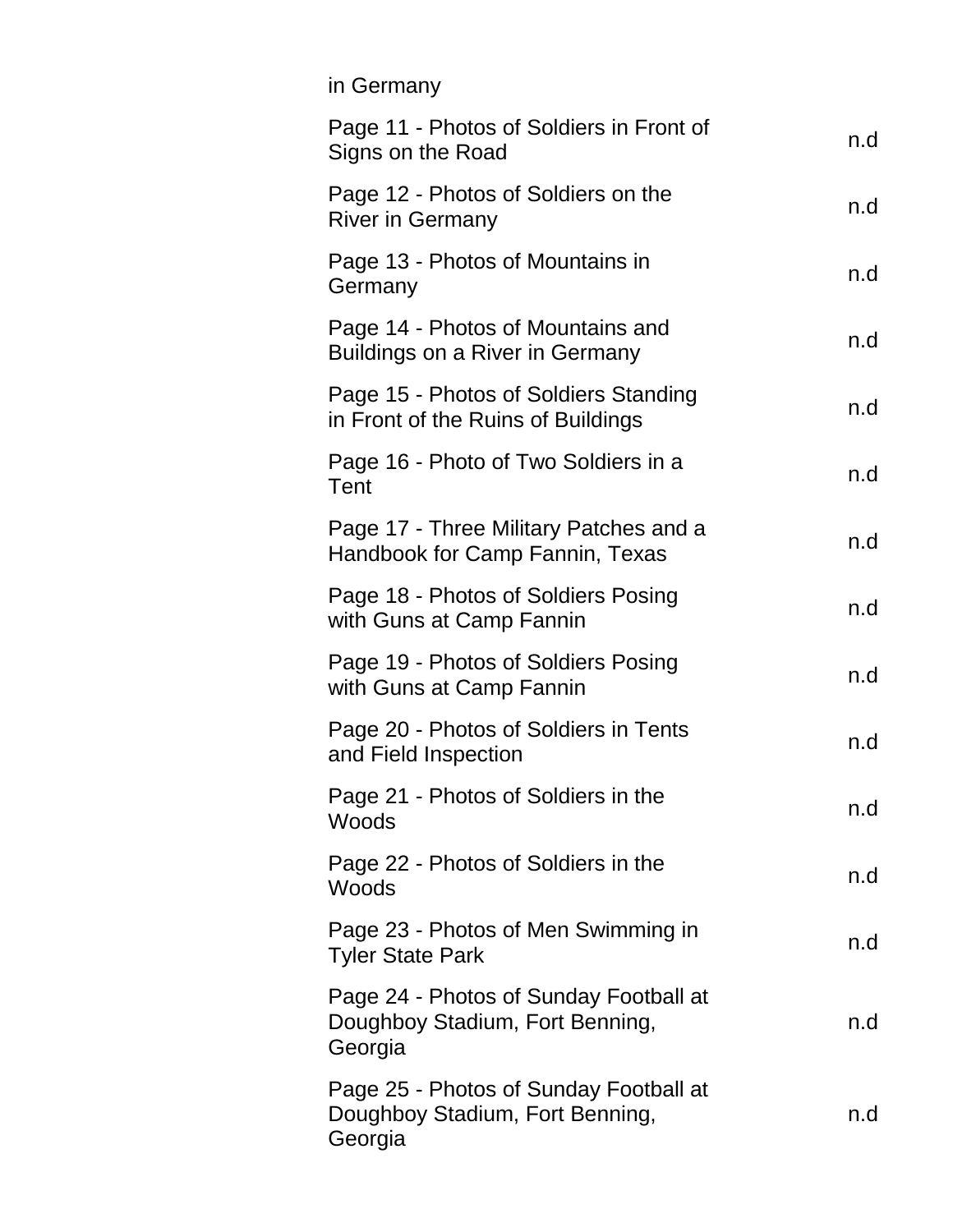| Page 26 - Photos of Various Buildings<br><b>Around Camp Fennin</b> | n.d |
|--------------------------------------------------------------------|-----|
| Page 27 - Photos of Soldiers Around<br>Camp                        | n.d |
| Page 28 - Photos of Soldiers and<br><b>Buildings Around Camp</b>   | n.d |
| Page 29 - Travel Information Form and<br><b>Restricted Orders</b>  | n.d |
| 80024205 Black Scrapbook                                           | n.d |
| Page 1 - Rail Transport Tickets                                    | n.d |
| Page 2 - Photos at the American Red<br>Cross                       | n.d |
| Page 3 - Photos of Barracks and Chow<br>Lines                      | n.d |
| Page 4 - Photos of Formations and in<br><b>Bunks</b>               | n.d |
| Page 5 - Photos Around Base                                        | n.d |
| Page 6 - Photos Inside the Hangar                                  | n.d |
| Page 7 - Photos Dockside in Bremen                                 | n.d |
| Page 8 - Photos Dockside in Bremen                                 | n.d |
| Page 9 - Photos of the Cargo on Deck                               | n.d |
| Page 10 - Photos Dockside in Bremen                                | n.d |
| Page 11 - Photos in Bremen                                         | n.d |
| Page 12 - Photos of the S.S. Chas G.<br><b>Stafford</b>            | n.d |
| Page 13 - Photos Going Aboard a Ship                               | n.d |
| Page 14 - Photos of the Rope Onboard<br>the Ship                   | n.d |
| Page 15 - Photos of Abandon Ship Drill                             | n.d |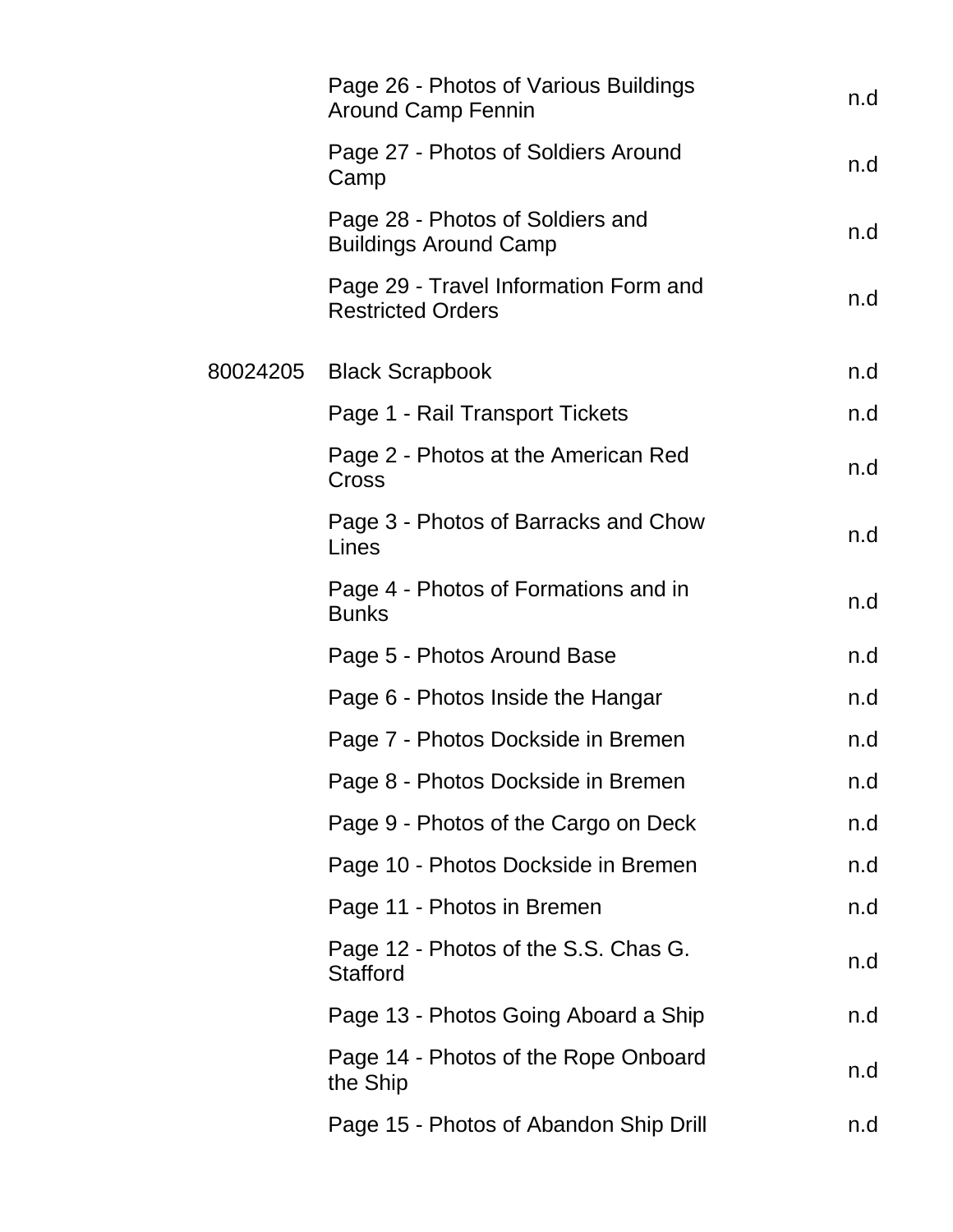|   |          | Page 16 - Photos of the Soldiers<br><b>Heading Home</b>               | n.d          |
|---|----------|-----------------------------------------------------------------------|--------------|
|   |          | Page 17 - Photos Around the Ship<br><b>Taking Them Home</b>           | n.d          |
|   |          | Page 18 - Photos Around the Ship at<br>Sea                            | n.d          |
|   |          | Page 19 - Photos of the Statue of<br>Liberty from the Ship            | n.d          |
|   |          | Page 20 - Photos of the First View<br><b>Stateside</b>                | n.d          |
|   |          | Page 21 - Photos of Going Overboard<br>and Special Orders No. 315     | n.d          |
| 3 |          | <b>Series 2: Bergen's Life</b>                                        |              |
| 1 |          | <b>Correspondence</b>                                                 | 1946         |
|   | 80024206 | Letter to His Folks About Meeting<br>Someone New and the Weekend      | 17/18-Aug-46 |
|   | 80024207 | Letter to His Folks About Receiving<br><b>Equipment and Army Life</b> | 19-Aug-46    |
|   | 80024208 | Letter to His Folks About the Trial and<br>Weather                    | 20-Aug-46    |
|   | 80024209 | Letter to His Folks About the Trial                                   | 21-Aug-46    |
|   | 80024210 | Letter to His Folks Thanking Them for                                 | 22-Aug-46    |

Edited to First Forward International Center to First Forward 22-Aug-46 <sup>80024211</sup> Letter to Folks About the Trial and Letter to Forts About the Final and<br>Anticipation for New Equipment 22-Aug-46 80024212 Letter to His Folks About Family Letter to this 1 onts About Farmly 24/25-Aug-46 <sup>80024213</sup> Letter to His Folks About Trans-Atlantic Phone Calls and the Trial 26-Aug-46 80024214 Letter to His Folks About Photos He's Letter to ris richts About Priotos ries<br>Taken and the Ending Trial 28-Aug-46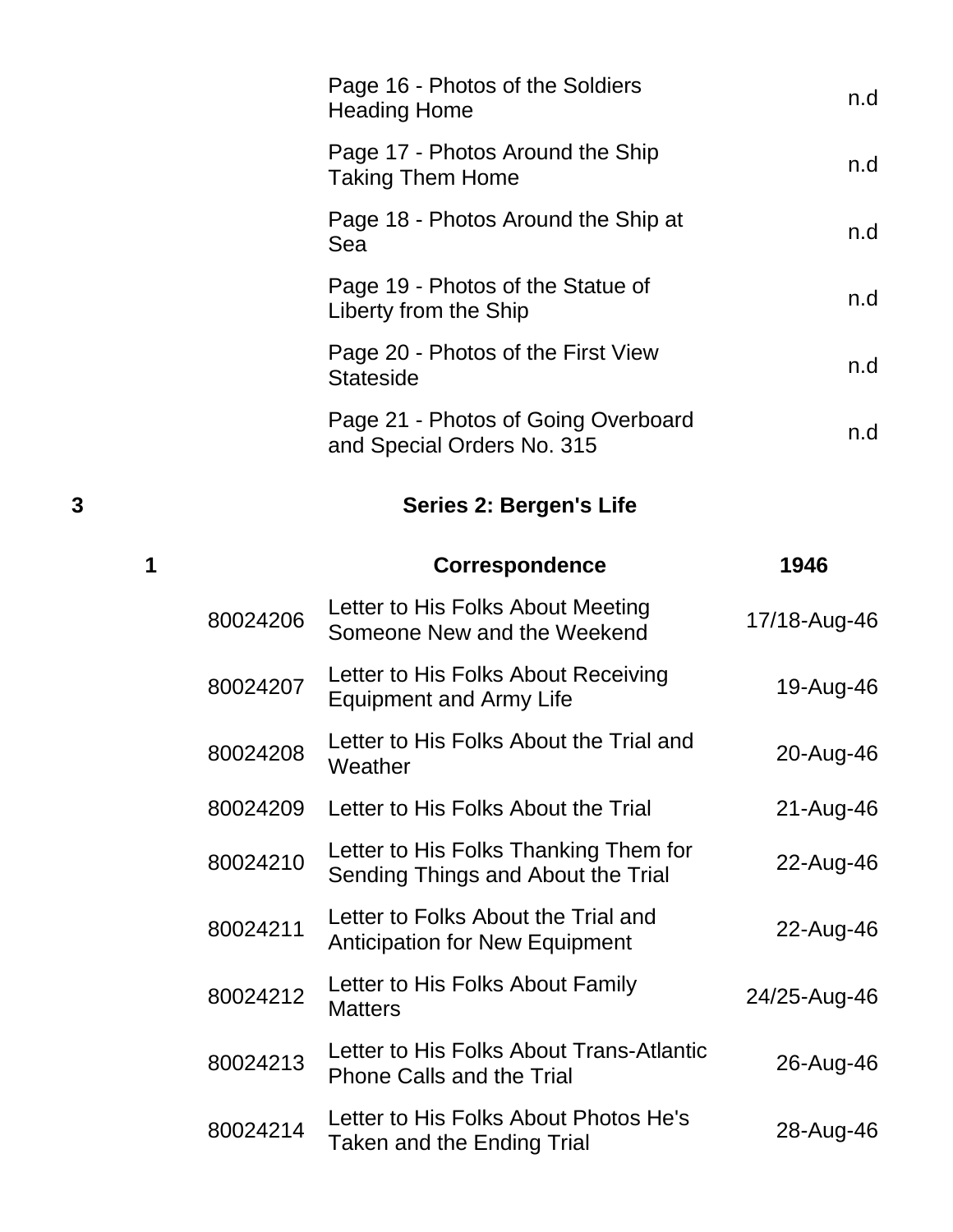| 80024215 | Letter to His Folks About the Trial, His<br>Stay in Germany, and NBC<br><b>Broadcasting</b>      | 29-Aug-46      |
|----------|--------------------------------------------------------------------------------------------------|----------------|
| 80024216 | Letter to His Folks About the Last Days<br>of the Trial                                          | 30-Aug-46      |
| 80024217 | Letter to His Folks About the Last Day<br>of the Trial and Awaiting Verdict                      | 31-Aug-46      |
| 80024218 | Letter to His Folks About Labor Day<br>and Sending Money                                         | $2-Sep-46$     |
| 80024219 | Letter to His Folks About Job When He<br>Gets Home and Money Being<br><b>Worthless in Europe</b> | $3-Sep-46$     |
| 80024220 | Letter to His Folks About When He<br>Gets Back Home and Meeting<br>Someone New                   | $4-Sep-46$     |
| 80024221 | Letter to His Folks Containing Small<br>Talk - He's Going to See the Opera<br>Carmen             | $5-$ Sep $-46$ |
| 80024222 | Letter to His Folks About Going to See<br>Carmen and More About the Trial                        | $6-Sep-46$     |
| 80024223 | Letter to His Folks About Traveling to<br><b>Garmisch and Warning for Less Letters</b>           | 7/8-Sep-46     |
| 80024224 | Letter to His Folks About Garmisch, the<br>Weather and a New Club in Town                        | $9-Sep-46$     |
| 80024225 | Letter to His Folks About His Day in<br>Garmisch, Taking a Speedboat Out on<br>the Lake          | 10-Sep-46      |
| 80024226 | Letter to His Folks About Meeting<br>Someone from Chicago and the Elbsee                         | 11-Sep-46      |
| 80024227 | Letter to His Folks About Return to<br>Nurnberg and a Late Military Shipment                     | 12-Sep-46      |
| 80024228 | Letter to His Folks About Dates of Men<br>Being Sent Home and Life in Germany                    | 13-Sep-46      |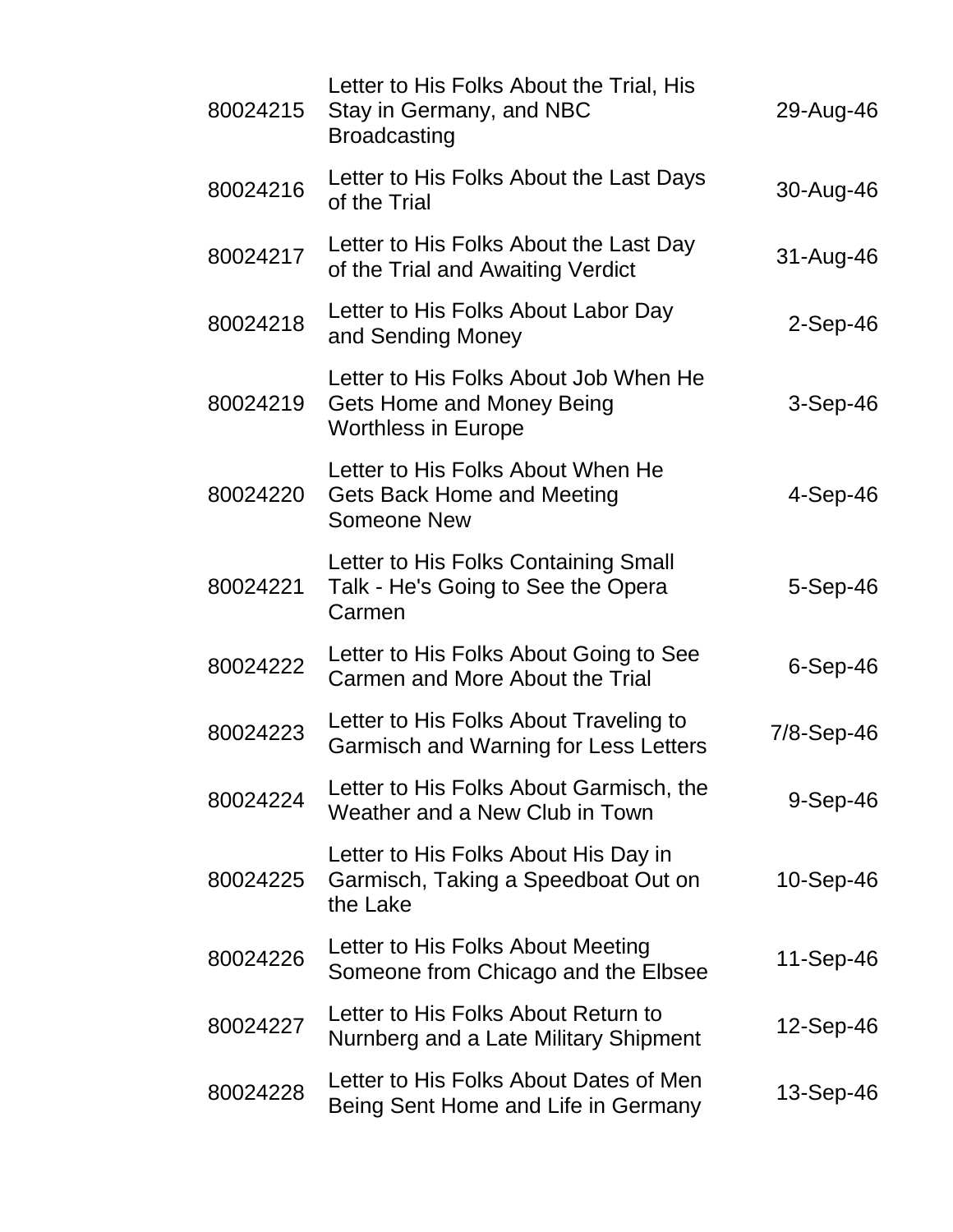|   | 80024229 | Letter to His Folks About Receiving<br>Their Package and Seeing a Play                                          | 14/15-Sep-46      |
|---|----------|-----------------------------------------------------------------------------------------------------------------|-------------------|
|   | 80024230 | Letter to His Folks About Them<br>Receiving His Money and Going to See<br>the Same Play Again                   | 16-Sep-46         |
|   | 80024231 | Letter to His Folks About Waiting for<br>the Verdict to be Made and a Party<br>Being Thrown with American Girls | 17-Sep-46         |
|   | 80024232 | Letter to Folks About Getting Tomato<br>Juice and a Watch                                                       | 18-Sep-46         |
|   | 80024233 | Letter to Folks About Taking a Group<br>Photo                                                                   | 19-Sep-46         |
|   | 80024234 | Letter to Folks About Goings on at<br>Nurnberg                                                                  | 20/23-Sep-46      |
|   | 80024235 | Letter to Folks About Photographs,<br>Going Ons at Nurnberg, and Packages                                       | 24-Sep-46         |
|   | 80024236 | Letter to Folks About Beginning to<br>Work Again and the Courtroom                                              | 25-Sep-46         |
|   | 80024237 | Letter to Folks About Seeing a Play,<br>Dependents and the Courtroom                                            | 26-Sep-46         |
|   | 80024238 | Letter to Folks About a Party                                                                                   | 27-Sep-46         |
| 2 |          | <b>Published Works</b>                                                                                          | 1946              |
|   | 80024239 | Nurnberg by Charles W. Alexander                                                                                | 1946              |
| 3 |          | <b>Miscellaneous</b>                                                                                            | 1945-1946,<br>n.d |
|   | 80024240 | <b>Chicago High Schools Roosevelt</b><br>Graduate Diploma for Harold Aaron<br>Bergen                            | 26-Jan-45         |
|   | 80024241 | <b>Original Woodcuts of Nuremberg</b>                                                                           | 1945              |
|   | 80024242 | The B Bag Newspaper Clipping                                                                                    | 29-Aug-46         |
|   | 80024243 | Special Orders No. 82                                                                                           | $3-Sep-46$        |